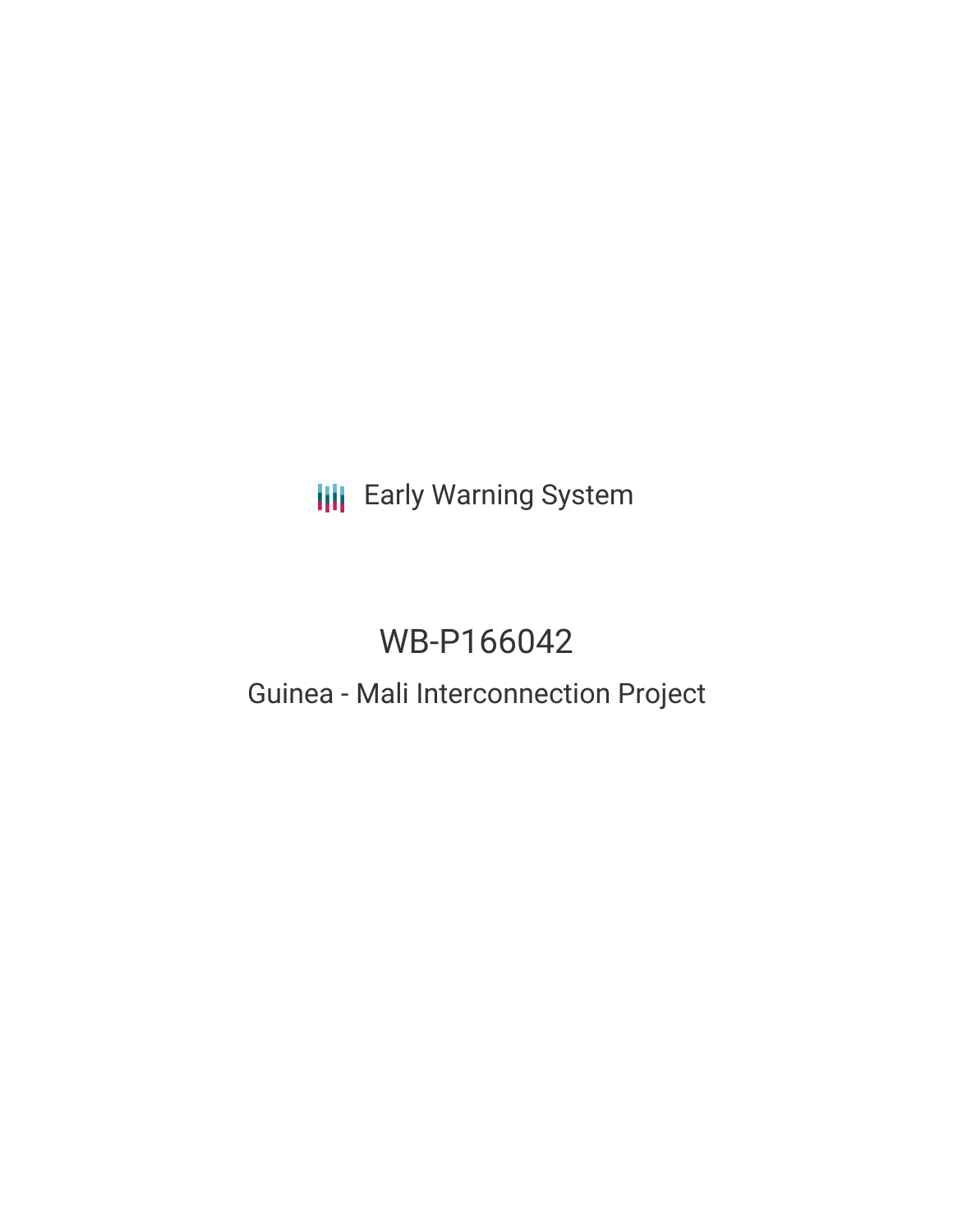

#### **Quick Facts**

| <b>Financial Institutions</b>  | World Bank (WB)                |
|--------------------------------|--------------------------------|
| <b>Status</b>                  | Approved                       |
| <b>Bank Risk Rating</b>        | Α                              |
| <b>Voting Date</b>             | 2018-07-13                     |
| <b>Borrower</b>                | Governments of Guinea and Mali |
| <b>Sectors</b>                 | Energy                         |
| <b>Investment Type(s)</b>      | Loan                           |
| <b>Investment Amount (USD)</b> | \$84.00 million                |
| <b>Project Cost (USD)</b>      | \$380.85 million               |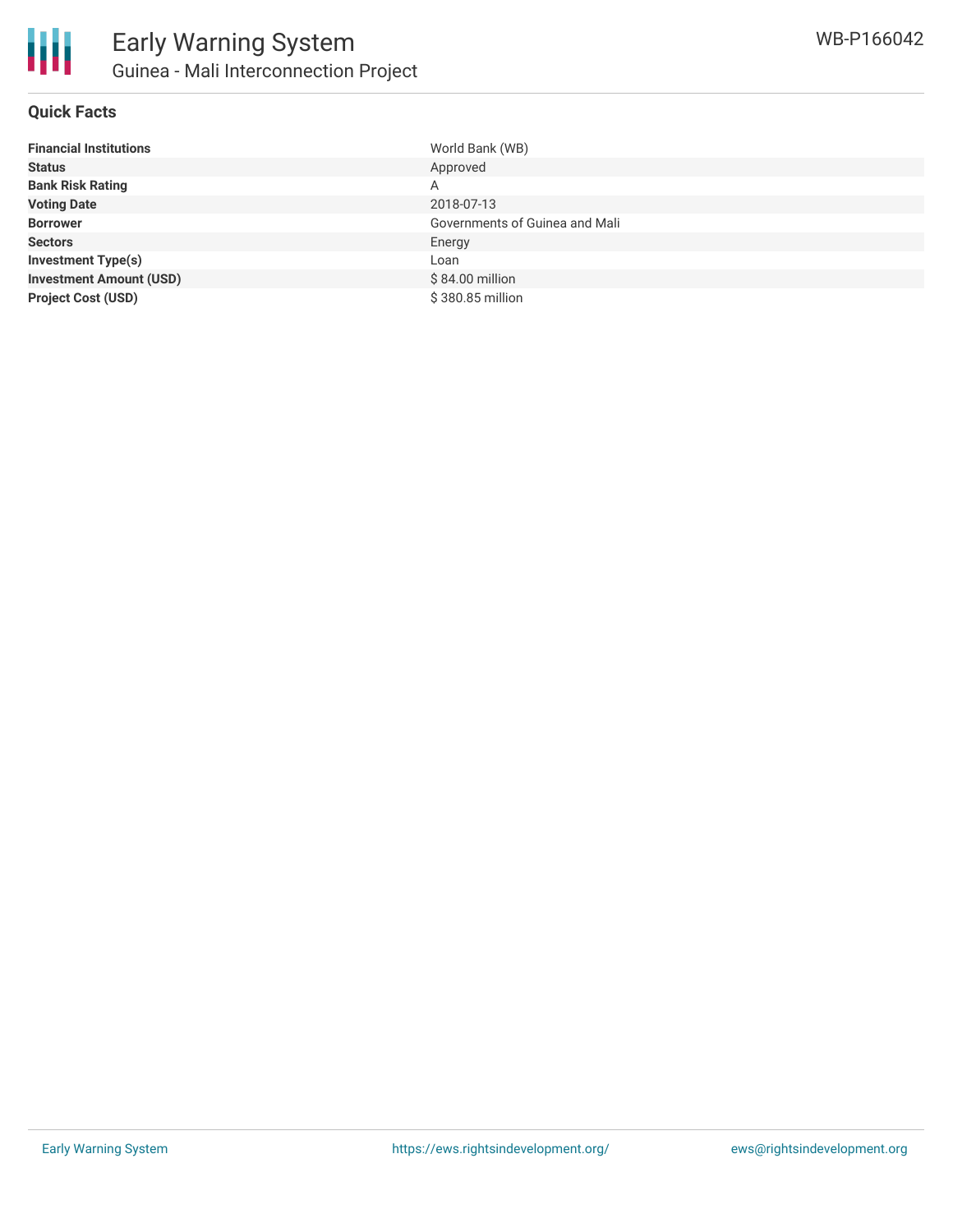#### **Project Description**

The objectives of Guinea-Mali Interconnection Project are to:

- I. increase electricity supply to the Eastern part of Guinea;
- II. enable electricity trade between Guinea and Mali; and
- III. increase Guinea's electricity export capability towards other West African Power Pool countries.

This project has two components.

- 1. Power Transmission Infrastructure, has the following sub-components:
	- i. Construction of the Transmission Interconnector;
	- ii. Implementation of the Environmental and Social Management Plans and Resettlement Action Plans.
- 2. Implementation Support and Capacity Building, has the following three sub-components:
	- i. Implementation Support;
	- ii. Capacity Building; and
	- iii. Trade Facilitation.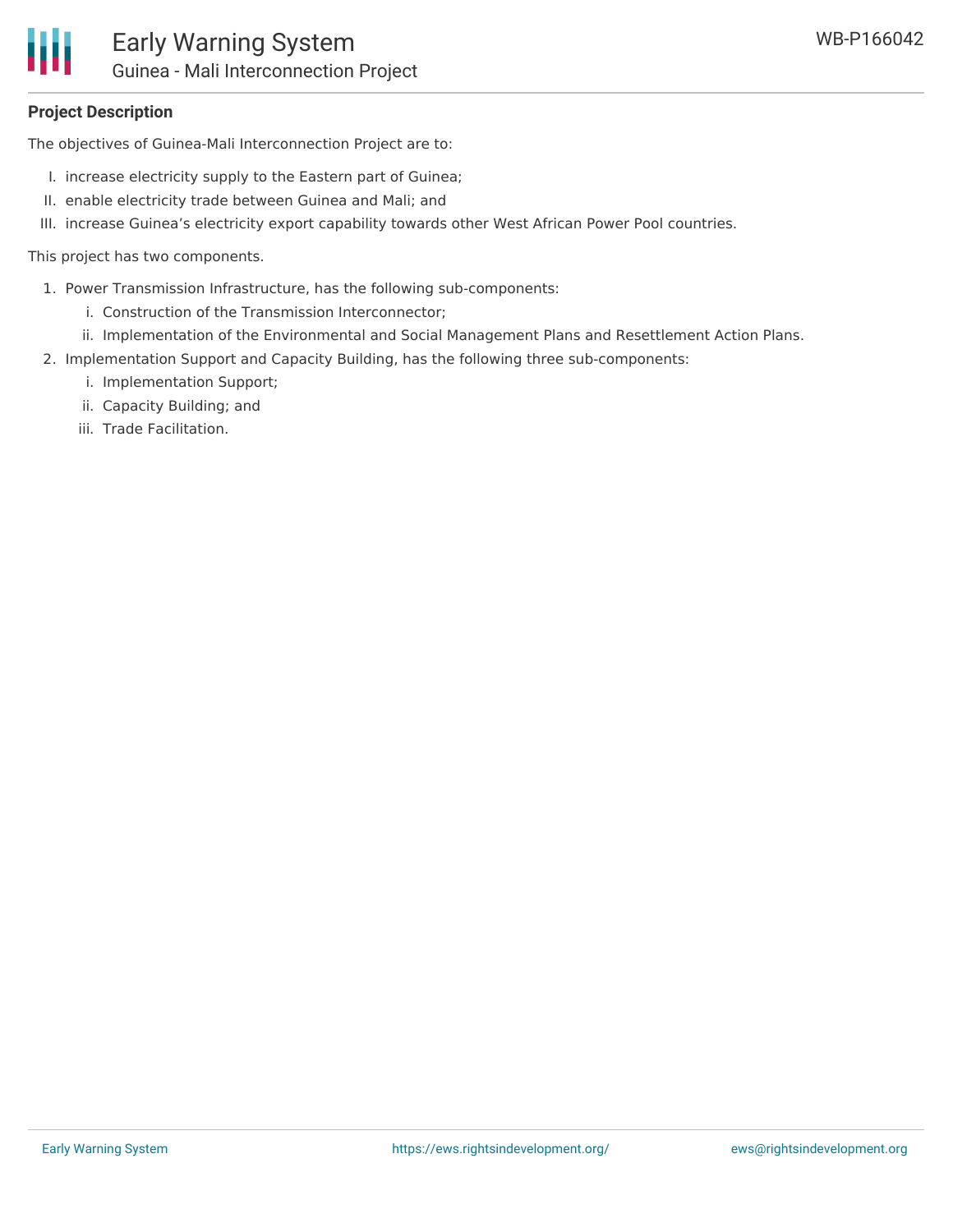

#### **Investment Description**

World Bank (WB)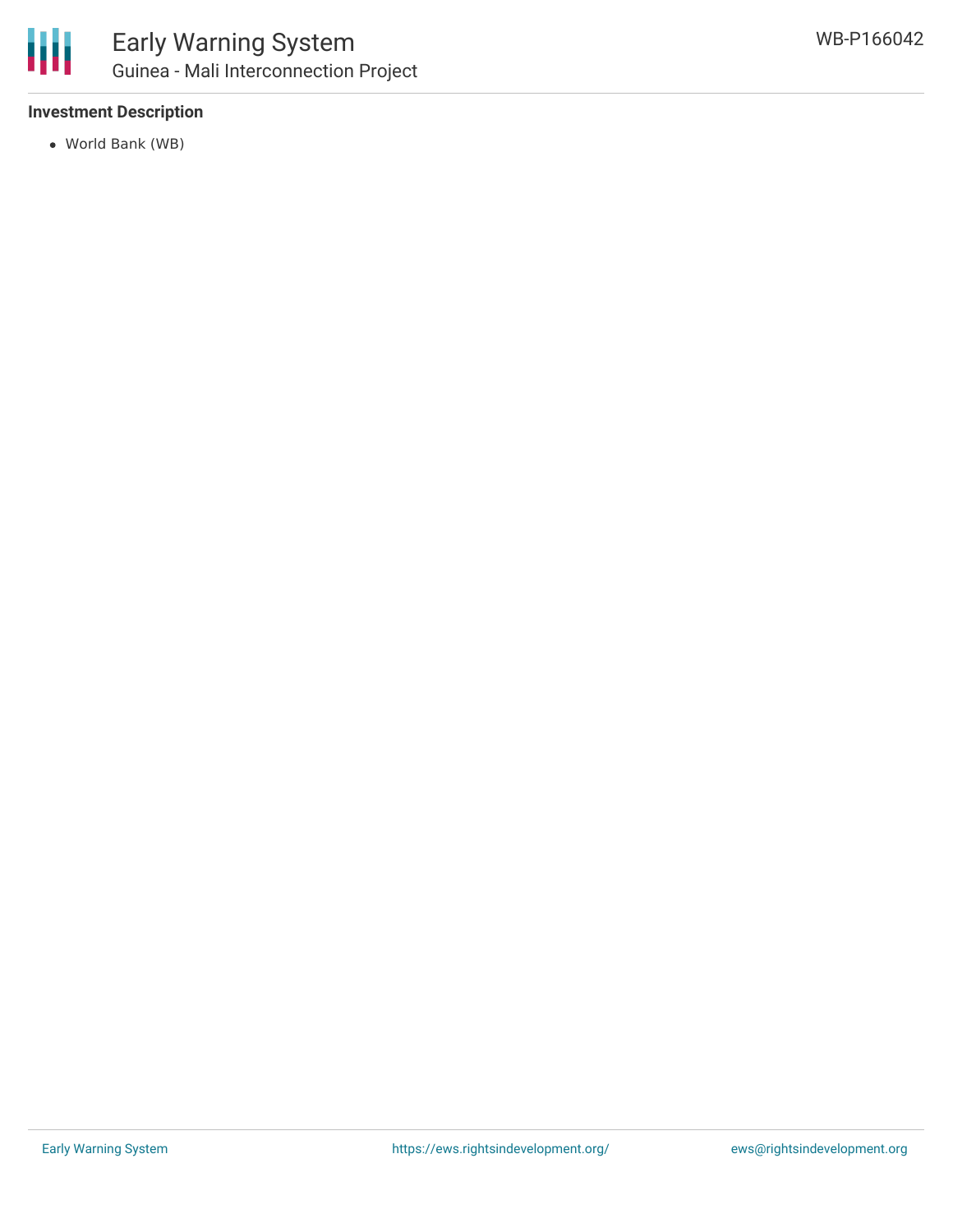

#### **Contact Information**

**World Bank:** Thierno Bah Senior Energy Specialist

Yussuf Uwamahoro Senior Energy Specialist

**Borrower:** Republic of Guinea Kanny Diallo Minister of Planning and International Cooperation [mconde1955@yahoo.com](mailto:mconde1955@yahoo.com)

Republic of Mali Boubou Cisse Minister of Economics and Finance [mef@afribone.net.ml](mailto:mef@afribone.net.ml)

#### **Implementing Agencies:**

EDG Attou Abdenbi Managing Director [attou.abdenbi@veolia.com](mailto:attou.abdenbi@veolia.com)

EDM Dramane Coulibaly Managing Director [drcoulibaly@edm-sa.com.ml](mailto:drcoulibaly@edm-sa.com.ml)

#### **ACCOUNTABILITY MECHANISM OF WORLD BANK**

The World Bank Inspection Panel is the independent complaint mechanism and fact-finding body for people who believe they are likely to be, or have been, adversely affected by a World Bank-financed project. If you submit a complaint to the Inspection Panel, they may investigate to assess whether the World Bank is following its own policies and procedures for preventing harm to people or the environment. You can contact the Inspection Panel or submit a complaint by emailing ipanel@worldbank.org. You can learn more about the Inspection Panel and how to file a complaint at: http://ewebapps.worldbank.org/apps/ip/Pages/Home.aspx.